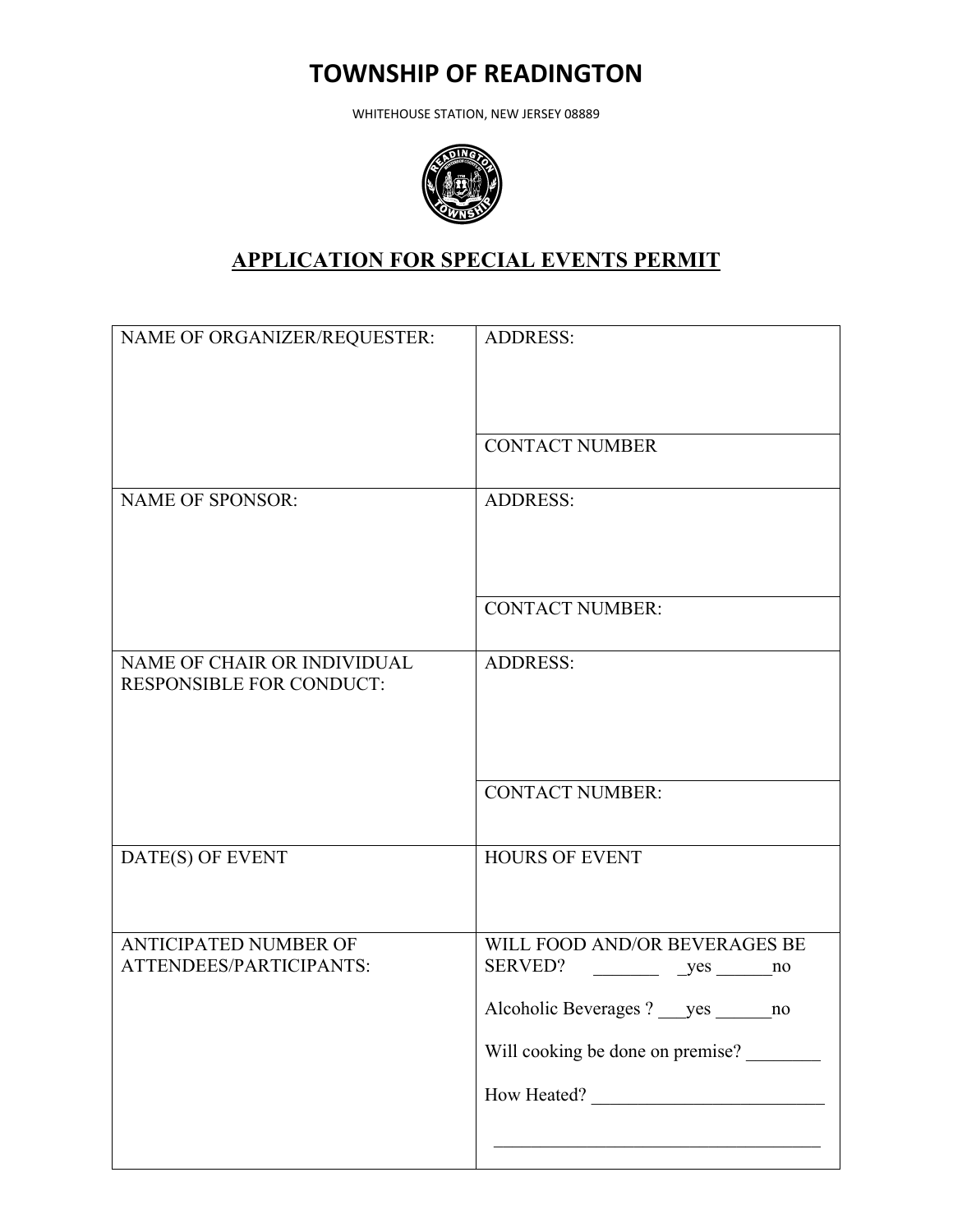| WILL THERE BE                             | WILL POLICE OR EMERGENCY                                                                                                                                                                                                    |  |
|-------------------------------------------|-----------------------------------------------------------------------------------------------------------------------------------------------------------------------------------------------------------------------------|--|
| MUSIC/ENTERTAINMENT?                      | SERVICES BE REQUIRED FOR THE                                                                                                                                                                                                |  |
| Live or recorded?<br>Indoors or Outdoors? | Complete details for traffic control and<br>security must be provided subject to<br>review/recommendation by Readington                                                                                                     |  |
| Hours of Entertainment?                   | Township Police Department                                                                                                                                                                                                  |  |
|                                           |                                                                                                                                                                                                                             |  |
| Banners?                                  |                                                                                                                                                                                                                             |  |
| Other Displays? List: List:               |                                                                                                                                                                                                                             |  |
|                                           | ATTACH DETAILED DESCRIPTION OF PROPOSED EVENT WITH SKETCH<br>SHOWING AREA OR ROUTE TO BE USED ALONG WITH PROPOSED<br>STRUCTURES, TENTS, FENCES, BARRICADES, SIGNS, BANNERS AND IF<br><b>APPLICABLE, RESTROOM FACILITIES</b> |  |

## **~ \$100 Permit Application Fee is Required upon Submission ~**

If permit is approved, applicant is bound by (1) all applicable Township ordinances, rules and regulations and (2) liable for all loss, damage or injury sustained by any person, for whatever reason, which might occur during the special event due to negligence of those organizers, persons, corporations or associations.

\_\_\_\_\_\_\_\_\_\_\_\_\_\_\_\_\_\_\_\_\_\_\_\_\_\_\_\_\_\_\_\_\_\_\_\_\_\_\_\_\_\_\_ \_\_\_\_\_\_\_\_\_\_\_\_\_\_\_\_\_\_\_\_\_\_\_\_